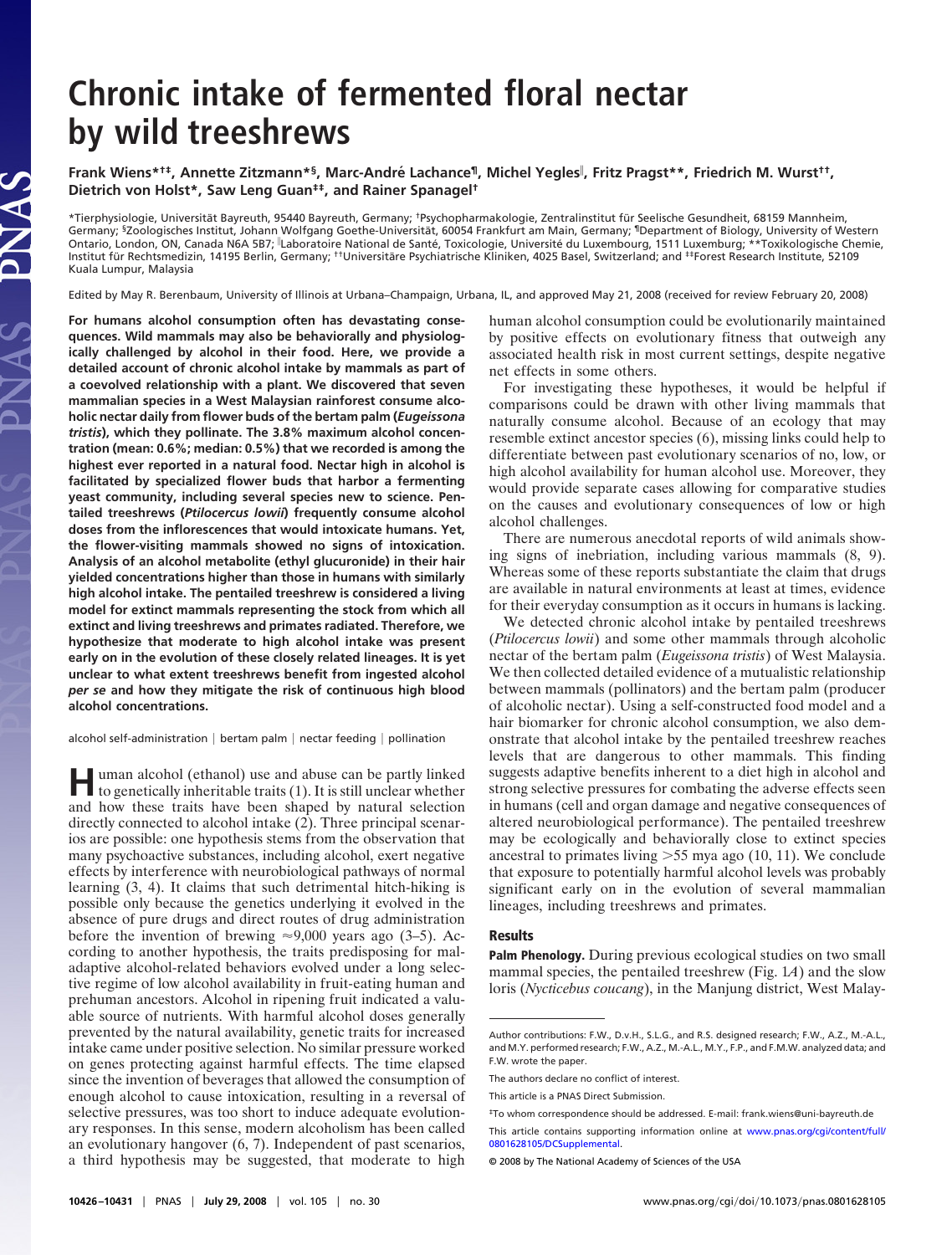

**Fig. 1.** Pollinating small mammal and floral display of the bertam palm. (*A*) Anesthetized pentailed treeshrew with a radio-collar. (*B*) A medium-sized inflorescence, cut from a palm. (C) A pencil-shaped, woody flower  $\approx$  5 cm in length with its three petals still closed and exuded nectar. Nectar is produced for periods averaging ( $\pm$  SE) 46.0  $\pm$  5.8 days before flowers open to expose pollen-bearing stamens later followed by the exposure of receptive stigmas (female receptive phase of a flower).

sia, we had noted frequent feeding on floral nectar of the bertam palm (12).

The stemless bertam palm grows in dense clusters in many rainforests of West Malaysia. That plant develops very large (1–3 m), erect inflorescences that were difficult to link to any known pollination mode (13) (Fig. 1*B*). They consist on average of  $1,004 \pm 230$  SD flowers, half of which are male (bearing stamens only) and half hermaphroditic (bearing stamens and one pistil). Both flower types have a similar shape and size and can produce copious nectar for several weeks during bud stage, i.e., before pollen and stigma are exposed. All flowers of an inflorescence develop in synchrony; there is no temporal overlap between nectaring, male stages (pollen exposure), and female stages (stigma receptiveness). The complete succession of floral stages of an inflorescence during which potential food is offered is as follows: 38 days of nectar production followed by 1 day of pollen exposure (nocturnal anthesis) by male flower buds, an intermediate period of 41.8 days during which no floral resources are available for flower visitors, 51 days of nectar production, 2 days of pollen exposure (nocturnal anthesis), and an intermediate period of 20.9 days during which no or very little nectar is produced until stigmas become receptive and fruit develops at hermaphroditic flowers (medians given). This succession and the production and fermentation of the floral nectar of the bertam palm are unusual. During nectar production (Fig. 1*C*), the inflorescences release a strong alcoholic smell reminiscent of a brewery.

**High Alcohol Concentrations in the Nectar.** The odor and frequent frothing of the nectar observed during all field sessions suggested



**Fig. 2.** Alcohol concentrations of nectar of the bertam palm. The three nectar stages differ significantly ( $P < 0.001$ ). Nectar inside the buds ( $n = 21$ ) has significantly higher alcohol concentrations than nectar that has been clinging outside to the buds for >30 min (''older'' nectar, *n* = 21; *P* < 0.001). Nectar that accumulated  $\leq$ 30 min at the buds' outer surface ("fresh" nectar,  $n = 35$ ) has significantly higher alcohol concentrations than older exuded nectar (*P* 0.001). Nectar inside the buds tends to have a higher alcohol content than freshly exuded nectar ( $P = 0.203$ ). Boxes and whiskers show means, SE, and SD respectively. Significant pairwise differences between the different nectar types are indicated by asterisks.

vigorous fermentation, which we confirmed by direct measurements of the alcohol concentration in the nectar and the identification of the yeast species responsible. The 3.8% (vol/vol) maximum alcohol concentration that we recorded is comparable to that of beer. Among natural food, only the fruit pulp of one wild plant species has been found to occasionally contain higher concentrations (14). With 0.6% and 0.5% the mean and median alcohol concentrations of freshly exuded nectar are lower (Fig. 2), but still within the range known to produce interference with major molecular targets of alcohol in the brain (15, 16) and to elicit attractive behavioral responses in humans (17). The yeast community, listed in [supporting information \(SI\) Table S1,](http://www.pnas.org/cgi/data/0801628105/DCSupplemental/Supplemental_PDF#nameddest=ST1) is unusual for nectar and contains a number of hitherto unknown species. The dominant members are typical of communities found in rotting fruit and necrotic tissue of succulent plants (18) or those found in spontaneous industrial fermentations (19).

Some of the more unusual aspects of the floral display of the bertam palm facilitate nectar fermentation and thus indicate that high alcohol is an integral part of sexual reproduction of the palm. One of these is the exceptionally long duration of nectar production. We suspect inoculation with yeast starts minutes after the nectar exudes from the bud, through vector insects such as drosophilids, nitidulid beetles, and various bees that are frequently observed in the vicinity of the flowers. All of the 70 samples of nectar droplets collected on different flowers during different seasons contained yeast. Fermentation within a few hours after infection with yeast is facilitated by the unusual hard and woody external structures of the flower buds. Nascent nectar first fills the cavity enclosed between the reproductive organs and the closed petals, later to leak out through fine fissures present between the petals. Yeast was also evident inside the flower buds examined.

A comparison of alcohol concentration of nectar inside the buds, freshly exuded nectar, and older nectar clinging to the bud surface showed that the highest concentrations occurred inside the buds (Fig. 2). Once exuded and available to animals visiting flowers, the nectar rapidly loses its alcohol content through evaporation and possibly the action of less fermentative yeast that consume ethanol as a carbon source. The flower buds function as brewing chambers, providing an environment conducive to fermentation by the yeast community and protection of the community from complete depletion by nectar-licking animals.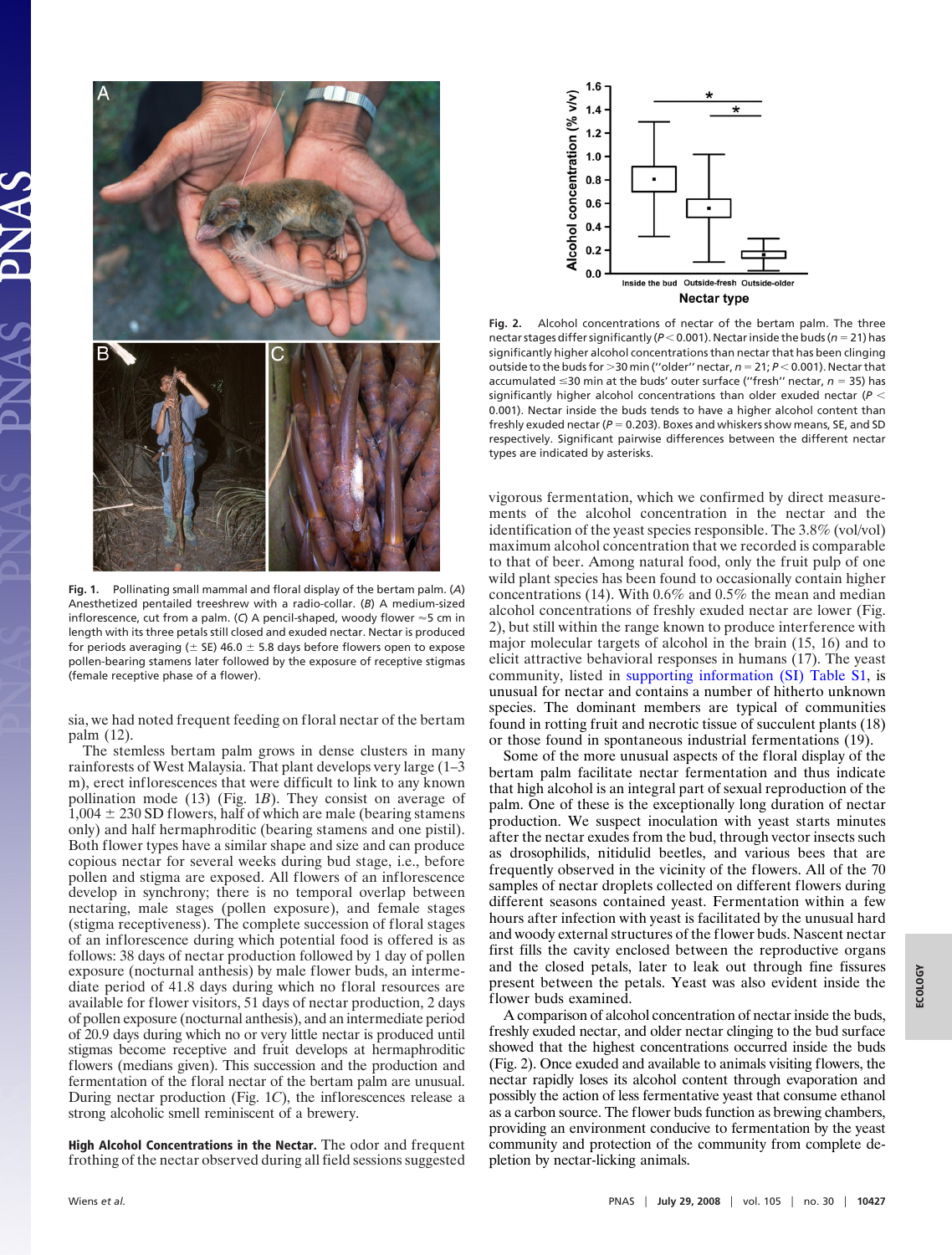**Alcoholic Nectar Attracts Mammal Pollinators.** We found that the openly available nectar attracts a vast array of different animal species, mainly insects and tree-climbing mammals weighing  $<$  1 kg. Video surveillance of inflorescences revealed frequent nondestructive visits by seven species of small mammals [\(Movies S1](http://www.pnas.org/content/vol0/issue2008/images/data/0801628105/DCSupplemental/SM1.mov) [and S2\)](http://www.pnas.org/content/vol0/issue2008/images/data/0801628105/DCSupplemental/SM1.mov). The common treeshrew (*Tupaia glis*; mean body mass, 157 g) and the plantain squirrel (*Callosciurus notatus*; 250 g) were regular visitors during the day, dusk, and dawn. However, visitation frequencies more than doubled during the night [\(Fig.](http://www.pnas.org/cgi/data/0801628105/DCSupplemental/Supplemental_PDF#nameddest=SF1) [S1\)](http://www.pnas.org/cgi/data/0801628105/DCSupplemental/Supplemental_PDF#nameddest=SF1). Nocturnal visitors included a range of murids: the gray tree rat (*Lenothrix canus*; 159 g), the Malayan wood rat (*Rattus tiomanicus*; 80 g), and the chestnut rat (*Niviventer bukit*; 77 g). Other important nocturnal visitors were the slow loris (681 g), a prosimian primate, and the pentailed treeshrew (47 g). Bats do not visit inflorescences, probably because all aerial parts of the palm bear spines, which can cause injuries to flying membranes. Small birds were observed at inflorescences only on two occasions. Most inflorescences received nocturnal visits by nonflying mammals during the nectar production period and the pollen exposure (84% of the inflorescences monitored during 4–14 nights of nectar production; 80% of the inflorescences monitored during 1 night of pollen exposure). The average number of nocturnal visits to individual inflorescences was 3.0 during the nectar production period and 1.9 during pollen exposure. During visits, mammals move up and down an inflorescence and lick off available nectar or pollen. Slow lorises and pentailed treeshrews cling to the inflorescences by grasping the protruding spinetipped flowers and climb rather slowly. However, we did not notice any motor incoordination or other behavioral signs of inebriation in the animals [\(Movies S1 and S2\)](http://www.pnas.org/content/vol0/issue2008/images/data/0801628105/DCSupplemental/SM1.mov).

In contrast to most plants, which show prominent seasonality in flowering and fruiting, all inflorescence stages of the bertam palm are available year-round, making the alcoholic nectar a nonseasonal food source. Individual mammals in high-density bertam palm areas on average consumed bertam palm nectar for 138 min (pentailed treeshrews) and 86 min (slow lorises) per night. They spent more time consuming bertam palm nectar than any other food source. Frequent shifts between inflorescences suggested a role in pollination of the palm. To be effective pollinators, mammals have to transport pollen grains that stick to their body from one flower to the receptive female structures (stigmas) of another. Consistent with this requirement, we recorded mammals during the period when stigmas are receptive (see *[SI Text](http://www.pnas.org/cgi/data/0801628105/DCSupplemental/Supplemental_PDF#nameddest=STXT)*). Selective exclusion of animals the size of a 20-g mouse and larger from inflorescences during that period resulted in a statistically significant decline of 50% in fruit set  $(P = 0.048;$ one-tailed Wilcoxon test). Although visited by insects, the floral display of the palm does not resemble any insect flower syndrome. Instead, the bertam palm has sturdy structures, broad accessibility of floral rewards, and copious strong-smelling nectar in common with the plant species that have been found to be visited by nonflying mammals (20).

**Alcohol Doses Obtained by Mammals.** Evidence for alcohol presenting a biological challenge to the consuming mammals is provided by comparing the probabilities of exceeding a standard reference intake value. We used the amount of alcohol ingested over 12 h that would cause blood alcohol concentration to exceed 0.05% (wt/vol) in humans as a benchmark for deleterious effects. The time period of 12 h represents the activity period of small mammals feeding on nectar of the bertam palm. Humans with higher intake usually show adverse effects and are considered legally intoxicated in most countries. Calculations according to a common standard in legal medicine (21) yielded a corresponding total amount of ingested pure alcohol of 115 ml or nine small glasses of wine per 12 h for a human (woman) of average weight. Note that health experts recommend a lower maximum for women of two such drinks a day (four for men; pentailed



**Fig. 3.** Quantification of the alcohol challenge to wild mammals. The probabilities of daily alcohol doses by pentailed treeshrews and slow lorises from ingestion of fermenting nectar of the bertam palm. Each point on the cumulative distribution function curve in the graph gives the probability (*y* axis) of achieving or surpassing a dose (*x* axis). The dashed line depicts the benchmark dose for human legal intoxication (1.4 g/kg) after 12 h of drinking.

treeshrews and slow lorises of both sexes visited bertam palm flowers; see *[SI Text](http://www.pnas.org/cgi/data/0801628105/DCSupplemental/Supplemental_PDF#nameddest=STXT)*). For cross-species comparisons, however, the standard measure of alcohol intake used was g alcohol/kg body mass, which corresponds in this case to a dose of 1.4 g/kg irrespective of the actual blood alcohol levels achieved. Intoxication causing impaired reaction times is a life-threatening condition, especially for small mammals with natural predators. Exceeding this dose should translate into selective pressure toward mechanisms that protect against such effects, for example, a higher metabolic tolerance of alcohol.

Field measurements of nectar feeding by radio-collared animals and nectar renewal patterns, together with the data on alcohol content, allowed us to derive likelihood estimates of daily alcohol intake from nectar of the bertam palm for pentailed treeshrews and slow lorises. For pentailed treeshrews the analysis yields a probability to exceed the deleterious effect benchmark of 36% (Fig. 3). In other words, with metabolic mechanisms to eliminate alcohol similar to humans and an assumed homogeneity of drinking patterns across the population (assumed only for illustrative purposes), a pentailed treeshrew would be intoxicated every third night. In contrast, the likelihood of achieving doses of bertam nectar intoxicating to humans for the much larger slow lorises, which spend less time ingesting bertam palm nectar, is low  $(< 0.001\%$ ; Fig. 3).

Uncertainty that has not been incorporated in our estimates of chronic exposure to alcohol from ingested natural food stems from two untested assumptions: we assumed that the animals do not feed selectively with respect to nectar alcohol content, and that their feeding pattern does not influence nectar renewal. However, preference for high or low alcohol is possible (driving alcohol consumption up or down) and the removal of one nectar droplet from a bud surface by a licking animal may result in nectar with a higher alcohol concentration leaking from the bud (driving alcohol consumption up).

**Hair Biomarker Levels.** We used hair analysis techniques as a second and independent method to estimate alcohol intake to account for uncertainties associated with alcohol intake. Ingested alcohol is distributed in the body and broken down or conjugated to other molecules by a number of different enzymes and pathways. Enzymes that break down alcohol include alcohol dehydrogenase (ADH), which oxidize alcohol to form acetaldehyde. Enzymes that conjugate alcohol to other molecules include UDP-glucuronosyltransferases (UGTs), which produce ethyl glucuronide (EtG). EtG when synthesized, for example, in the liver enters into growing hair shafts where it remains for long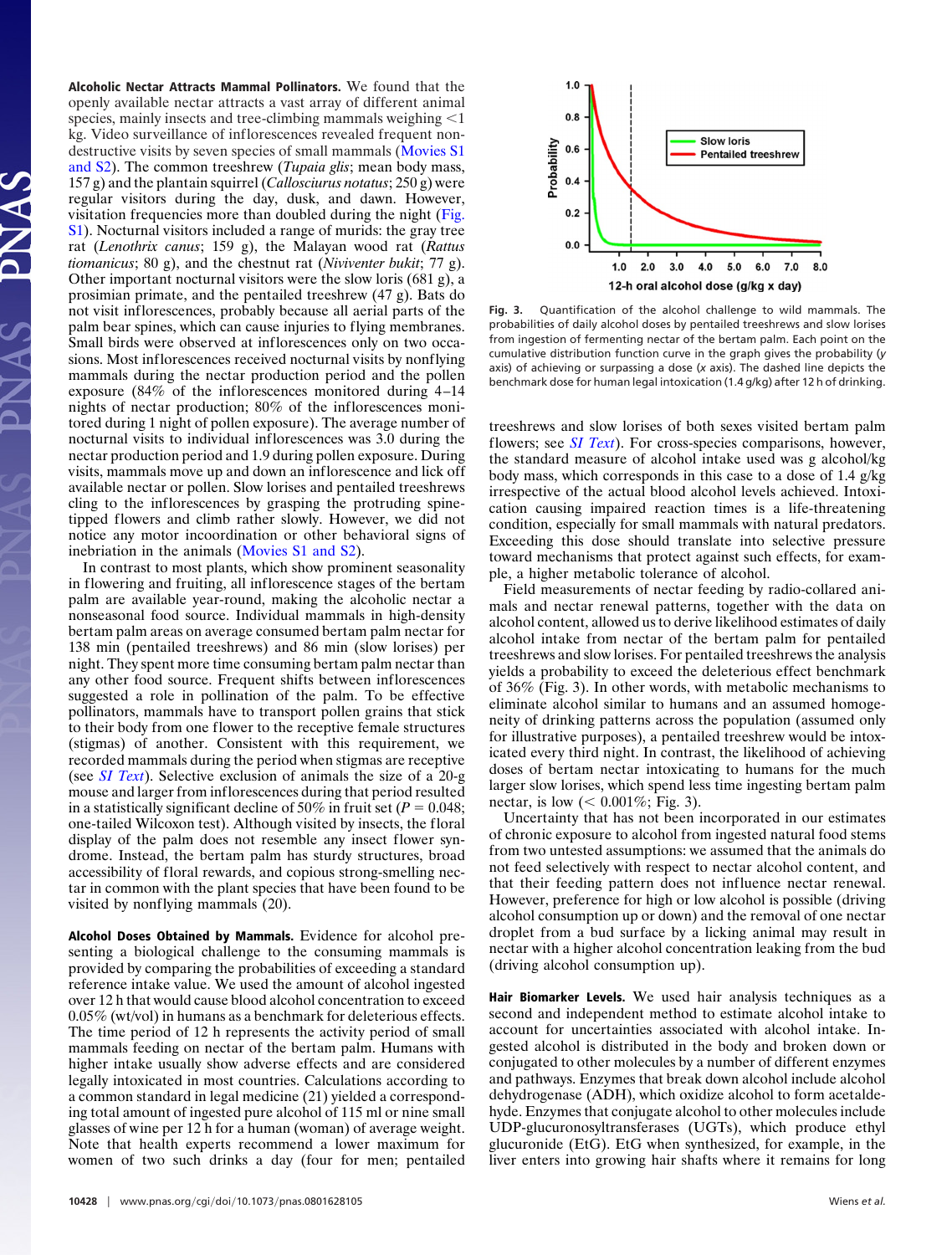

**Fig. 4.** Hair concentrations of EtG. EtG is a direct metabolite of ingested alcohol present in hair; hair EtG is correlated with chronic alcohol consumption. Species ingesting food likely containing alcohol are adult mammals from our study site that had access to fermenting nectar of the bertam palm: female pentailed treeshrews, male and female common treeshrews, female plantain squirrel, and male gray tree rat. For comparison, we collected hair samples from one adult male long-tailed macaque (*Macaca fascicularis*; body mass, 5 kg), and one adult large bamboo rat (*Rhizomys sumatrensis*; 2 kg) of unknown sex in other areas in Malaysia. We also obtained a hair sample from one wild adult male European roedeer (*Capreolus capreolus*; 16 kg) from Germany. Occasional alcohol consumption by these animals was possible as they may feed on rotting plant material. As alcohol-naïve negative controls, we used Norway rats of the out-bred WISTAR stock maintained on commercial food pellets (V 1536–000; ssniff Spezialdiaeten). Bars and whiskers represent means  $+$  SE. Numbers in brackets give the sample sizes. The limit of quantitation (LOQ) was 0.017 ng/mg. Concentrations above this limit indicate excessive drinking in humans (23).

periods, even post mortem. EtG present in hair is a widely used biomarker for chronic alcohol consumption in humans (22). We tested hair sampled from live-trapped animals present in our study site. For comparison, hair samples of wild mammals from other temperate and tropical regions and alcohol-naïve laboratory-raised mammals were also tested for EtG content.

Pentailed treeshrews, common treeshrews, one plantain squirrel, and one gray tree rat with access to bertam palm inflorescences had much higher hair EtG concentrations than alcoholnaïve laboratory rats. In contrast, other wild mammals potentially feeding on fermenting material showed no similarly elevated EtG (Fig. 4).

## **Discussion**

**The Function of Alcohol in Plant–Animal Relationships.** Alcohol and other psychoactive substances available in natural settings have a huge potential for mediating plant–animal relationships. Although some drugs may ecologically function as a chemical defense against herbivores, the role of others may be that of an attractant (6). Alcohol may be enhancing the attractiveness of inflorescences of the bertam palm to mammal pollinators. This attraction and, consequently, a higher probability of pollinator arrival during crucial phases, i.e., pollen exposure and stigma receptiveness, may be achieved, for example, by facilitation of spatial learning during the earlier long period of nectar production and improved spatial memory (24, 25). Positive health effects of consumed floral resources on pollinators, as opposed to impaired cognition and behavioral deficits, are expected in an evolved system where individual pollinators repeatedly visit inflorescences. In agreement with this, mammals on bertam palm inflorescences did not exhibit odd behavior indicative of a drunken state, but moved as efficiently on the spiny substrate as they would on other supports.

**The Quantification of Alcohol Intake.** High EtG levels found in pentailed treeshrews strongly imply high chronic alcohol intake in line with daily intake doses through palm nectar suggested by our food model. Still higher concentrations in common treeshrews and the plantain squirrel and elevated concentrations in the gray tree rat cannot be pinned down to any particular dietary source (e.g., because some input data for our food model are lacking). They may be caused by intake from other potential sources like other plant saps and fruit (6). However, for common treeshrews, plantain squirrels, and gray tree rats just like for pentailed treeshrews, EtG concentrations point to potentially risky alcohol consumption. Although the observed behavior of the two treeshrew species and the squirrel suggests moderate to high, but not excessive, drinking, EtG concentrations in their hair are extremely high according to human standards where similar values indicate life-threatening chronic drinking and strong behavioral deficits (23). This mismatch may be the result of differences in metabolic pathways that eliminate alcohol from the body. Mammals that feed on bertam palm nectar may eliminate a significantly larger proportion of ingested alcohol via the glucuronic acid conjugation pathway than humans, where the pathway has minor influence.

**Evolutionary Time Scale of Mammalian and Bertam Palm Interaction.** How far back does chronic alcohol intake by small mammal fauna in West Malaysia date? The Indomalesian genus *Eugeissona* is the only extant member of an isolated palm lineage of Asian origin that diverged from other palm clades at the basis of the palm radiation, likely during the Cretaceous period ( $> 65$ mya) (26). Copious amounts of fermenting nectar may occur in all six extant species of *Eugeissona*, but we are not aware of any previous study of flower ecology on any of these palms. The limited morphological and ecological diversification in this lineage may indicate constant ecological conditions over an evolutionary period. An ancient origin of gray tree rats, pentailed treeshrews, and slow lorises in the region, all considered to have retained many ancestral morphological and anatomical features of their respective orders, is supported by Miocene fossils that are 9 million to 12 million years (myr) old (27–29). Treeshrews (order Scandentia) are closely related to primates and flying lemurs (order Dermoptera) (11). Incidentally, the chronically alcohol consuming pentailed treeshrew is considered to be the morphologically least-derived living descendent of early ancestors of primates living  $>55$  mya (10, 11). The conserved morphology of the pentailed treeshrew may be the result of a relatively stable ecology that included a diet of alcoholic nectar (30). Therefore, the symbiotic pollination relationship between the bertam palm and nonflying small mammals may be  $>55$  myr old. The pentailed treeshrew is the earliest offshoot of the main treeshrew lineage (11), but our data show that in extant members of both lineages chronic alcohol consumption occurs. Hence, alcohol intake through sugar-rich plant products like nectar, sap, and fruit probably was a recurrent, and in some lineages (e.g., treeshrews) even a constant, feature for tens of millions of years.

**Alcohol as an Evolutionary Factor.** Nectar and other sugar-rich plant saps (e.g., phloem sap) susceptible to fermentation are part of the natural diet of many extant primates, including monkeys and indigenous human populations of traditional cultures. However, direct human precursor species similar to living great apes probably were much less likely to consume high alcohol doses than treeshrews because of a much larger body size, a much lower reliance on plant saps, and a lower alcohol concentration in fruit, their main food. Nonetheless, alcohol intake in a living model for ancestral primates speaks against the claim that the sensitivity of basic biochemical pathways of normal learning to ingested alcohol could only evolve in the absence of dietary alcohol. The alcohol intake estimates obtained from our food model also refute the suggestion that any naturally available alcohol does not allow for doses that would inebriate humans. Thus, the idea of an evolutionary adaptive maintenance of alcohol-related behaviors in most current settings, including many human drink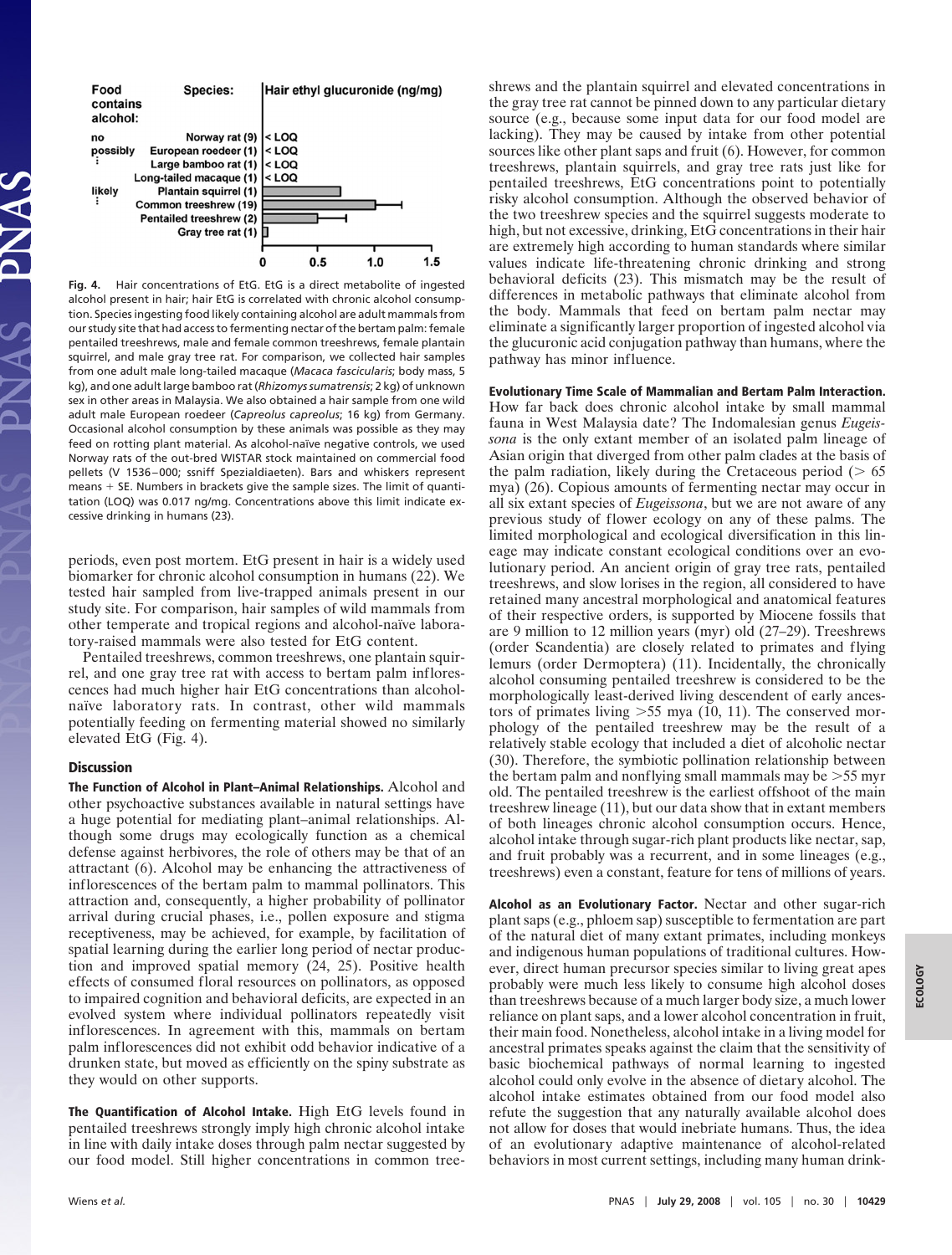ing situations, is indirectly supported. Accordingly, we suggest that future studies look into two aspects that are crucial for achieving a positive evolutionary fitness balance of alcohol consumption: adaptive benefits inherent to alcohol use and protective mechanisms against alcohol pathologies.

Adaptive benefits to humans have been linked to the psychoactive properties of alcohol, e.g., a reduction in anxiety and stress (31), and other medical properties (32, 33). Up to date, they remain controversial (34, 35). It is now possible to examine whether treeshrews in real-life drinking situations, e.g., when an unavoidable stressor is present, incur similar positive effects and achieve a positive net balance on health.

We conjecture that treeshrews cope with the risks of chronic high oral alcohol intake through an increase in effectiveness of the glucuronidation pathway of alcohol detoxification that keeps concentrations of alcohol in the blood and the brain low (high metabolic tolerance). If substantiated, this idea would support the view that along and across phylogenetic lineages, different evolutionary solutions to alcohol challenges are possible. For example, in wild fruit flies, like maybe in treeshrews, metabolic tolerance is positively correlated with alcohol exposure through higher activities in ADH and aldehyde dehydrogenase (ALDH) (36), which catalyze consecutive steps in the oxidative alcohol breakdown. Higher metabolic tolerance is opposite to lowered metabolic tolerance to alcohol mediated by ADH and ALDH that protects against alcoholism in some East Asian people (37).

This study has found chronic alcohol consumption by certain mammals within an ecological context suggestive of a benefitial effect of an alcoholic diet. Some of the mechanisms involved in maintaining a positive evolutionary fitness balance of alcohol consumption may eventually help combat human pathologies related to alcohol abuse.

## **Materials and Methods**

We collected field data during 12 sessions totaling 38 months between May 1995 and March 2006 in a lowland primary forest in Segari Melintang Forest Reserve, State of Perak, West Malaysia (4° 18' N, 100° 34' E) (12).

Expanded methods for some components are in *[SI Text](http://www.pnas.org/cgi/data/0801628105/DCSupplemental/Supplemental_PDF#nameddest=STXT)*.

**Floral Display.** We counted the flowers of 49 randomly selected inflorescences. Floral life histories were determined with census walks along an established 3.4-km transect line. During initial surveys at the beginning of each field session we marked all inflorescences with flower buds already secreting nectar or with fully grown buds shortly before nectar production. We conducted regular censuses of marked inflorescences at least until staminate anthesis and beyond until the predetermined end of the field session. During censuses we checked flowers for exposed nectar and pollen and receptive stigmas (newly exposed and sticky surface that stains Peroxtesmo KO peroxidase test paper; Macherey-Nagel). The total number of target inflorescences censused in all field sessions was 122.

**Quantification of the Nectar Ethanol Concentration.** To quantify the concentration of alcohol in the nectar of the palm directly in the forest during two different sessions we used an amperometric biosensor-based handheld device (SensLab). During one field session we determined the alcohol content in nectar from five randomly chosen flowers each from 20 randomly chosen inflorescences to obtain the distribution of nectar ethanol concentration as encountered by flower visiting mammals. We used this data set in the food intake model. The separate data set shown in Fig. 2 was collected during another field session 5 months later specifically to understand the time course of fermentation.

**Video Monitoring of Inflorescences.** We video-monitored inflorescences of the bertam palm with two night-vision video camcorders (DCR-TRV14E; Sony) in time-lapse mode following schemes outlined in *[SI Text](http://www.pnas.org/cgi/data/0801628105/DCSupplemental/Supplemental_PDF#nameddest=STXT)*. We determined more visual details of foraging behavior from analysis of close-up recordings made in continuous mode (uninterrupted recordings for 1 h each on tapes). Altogether, we recorded 531 mammal visits in 147 camera nights and 22 camera days (time-lapse mode) and an additional 51 during 115 h of continuous nocturnal recordings, 60% by murids, 18% by pentailed treeshrews, 9% by slow lorises, 10% by common treeshrews, and 2% by plantain squirrels. Consumption of floral rewards was confirmed in 93% of all visits. The maximum number of visits by nectar-feeding mammals at an inflorescence in a single night was 26, in a single day it was 9. The average length ( $\pm$  SD) of visits at nectar producing inflorescences was 5  $\pm$  5 min for pentailed treeshrews, 8  $\pm$ 5 min for slow lorises, 5  $\pm$  7 min for murids, 3  $\pm$  2 min for common treeshrews, and  $4 \pm 2$  min for plantain squirrels.

**Contribution of Mammals to Fruit Set.** To quantify the importance of mammals for fruitset in the bertam palm we selected 14 pairs of neighboring inflorescences. Before stigmas became exposed, we enclosed one member of each pair in a wire cage with a mesh size of 20  $\times$  20 mm. These cages excluded small mammals, while allowing potential insect pollinators free access to receptive flowers. Fruits and persistent flowers were counted 3–6 months after caging. The one-tailed Wilcoxon test used to test for differences in the percentage of fruit is deemed appropriate in cases when visitation patterns and floral structures strongly suggest nonflying mammal pollination as in the bertam palm.

**Trapping, Radio Tracking, and Behavioral Observation.** Trapping, tracking, and observation techniques have been described (38). We captured 11 life pentailed treeshrews and 33 life slow lorises. We fitted eight pentailed treeshrews and six slow lorises (adults and subadults) from high-density bertam palm areas with radio collars (Biotrack) and tracked them for 1–9 months. Moreover, we measured the body mass of 18 gray tree rats, 4 chestnut rats, 13 Malayan wood rats, 19 common treeshrews, and 5 plantain squirrels. Animals were handled in a humane manner following standard guidelines (39). All methods were approved by the Economic Planning Unit at the Prime Minister's Department in Kuala Lumpur (permits UPE: 40/200/19 SJ. 179, SJ. 1074, and SJ. 1290).

**Ethanol Ingestion Model.** The model was:  $DE = C \times T \times ER \times LT \times EC \times ED/BM$ , where DE was the daily oral alcohol dose to mammal species, C was the concentration of alcohol in bertam palm nectar, *T* was the time spent on ingesting bertam palm nectar per day, *ER* was the rate at which flower buds are emptied during visits, *LT* was the lapse time to the last mammalian visit, *EC* was the renewal rate of encountered nectar crop at a single bud, *ED* was the alcohol density, and *BM* was the body mass of the consumer species. Apart from *ED*, which was set constant, the distributions of all input variables of the model were empirically determined. The data sets for *C*, *T*, and *BM* and the methods of their collection have been described. *ER* was determined from close-up recordings made in continuous mode of visits by pentailed treeshrews and slow lorises at nectar-producing inflorescences. Probing of individual flower buds by the animals was clearly discernible when playing back the recordings on a television screen. *LT* was extracted from the interval videorecordings. *EC* is the nectar renewal minus the nectar that is consumed by arthropods. We measured *EC* by determining the volume of nectar renewed at flower buds, from which we had removed all nectar at a known time beforehand (on average 96 min earlier) and from which mammals, but not arthropods were scared away by the presence of a researcher. We used a probabilistic first-order, 1D Monte Carlo method (40) to propagate uncertainty provided in the natural variability of the input variables in the daily ingested dose estimate. [Table S2](http://www.pnas.org/cgi/data/0801628105/DCSupplemental/Supplemental_PDF#nameddest=ST2) shows how the model was parameterized during 10,000 iterations and gives the units of measurements.

**Calculation of the Benchmark Value.** The formula used was Widmark's (21): *A*  $r \times$  BM (BAC<sub>t</sub> +  $\beta \times t) \times$  10, where *A* is the total amount of alcohol ingested (g), r is the human distribution factor (liter/kg), BM is the body mass (kg),  $\beta$  is the average rate of ethanol metabolism (g/dl/h), and BAC $<sub>t</sub>$  is the blood alcohol</sub> concentration after time *t*(g/dl). Specifically, we used the formula to calculate the amount of ingested ethanol that would make a woman of 65 kg after 12 h drinking and no solid food intake have BAC reach 0.05 g/dl. We set  $r = 0.55$  and  $\beta$  = 0.017, which is the recommended value for moderate drinkers (16).

**Hair Analyses.** Hair samples for EtG analyses were 30–300 mg of tail or body hair. EtG measurements were performed with a gas chromatograph 6890 with an Ultra 2 capillary column (12 m  $\times$  0.2 mm  $\times$  0.33  $\mu$ m film thickness) and a mass selective detector 5973 (Hewlett-Packard). The temperature was programmed from 70°C (2 min hold) to 280°C with 20°C/min. The injector temperature was 260°C; the helium carrier gas flow rate was 1 ml/min. The mass spectrometer was operated in the NCI mode with methane as the carrier gas (flow of 40%). The method for extraction of the hair samples has been described in detail (23).

**ACKNOWLEDGMENTS.** F.W. and A.Z. thank H. Preuschoft for fostering their interest in nocturnal mammals and K. S. Chai and B. L. Lim for help in Malaysia. Financial assistance came from the Schimper Foundation (F.W.), Bundesministerium für Bildung und Forschung Grant FKZ 01GS0475 (to R.S.), the Deutsche Forschungsgemeinschaft (H. Preuschoft), and the Daimler-Benz AG.